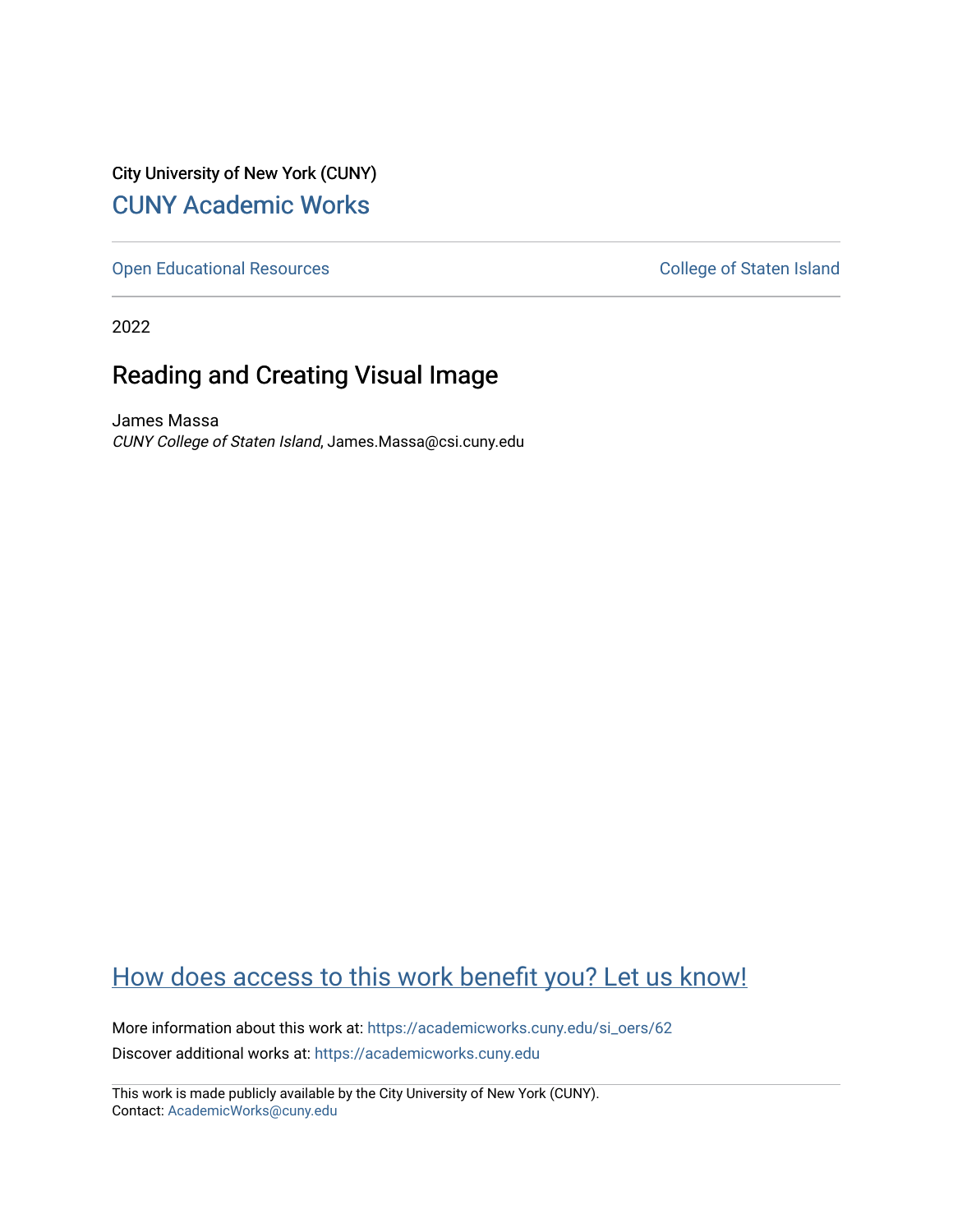## Reading and Creating a Visual Image

*"An image is worth a thousand words."*

This idiom means that complex and sometimes multiple ideas can be conveyed by a single still image, which conveys its meaning more effectively than simply just verbal description.

A visual image can be:

- A photograph
- A painting
- A drawing
- A sculpture (statue)

### **Reading a Visual Image:**

- **Look closely, front & back (if applicable).** Use a magnifying glass if viewing a work in your hand or zoom in on details if you are viewing a digital image.
- **Describe what you see.** Describe what you see in words and take note of unusual features. Take note of what's present and what's missing.
- **Don't make assumptions.** Question each observation made and verify each piece of information that came with the photograph.

**Ask yourself, "How does the artist shape the scene?"** Be aware that the artist is shaping the visual. Photographs are not a mechanical recording of fact; pay attention to camera angles that tell the story. Painting, sculptures, and posters are deliberately created with color, position, and content by the artist.

### **Activities**

Image #1

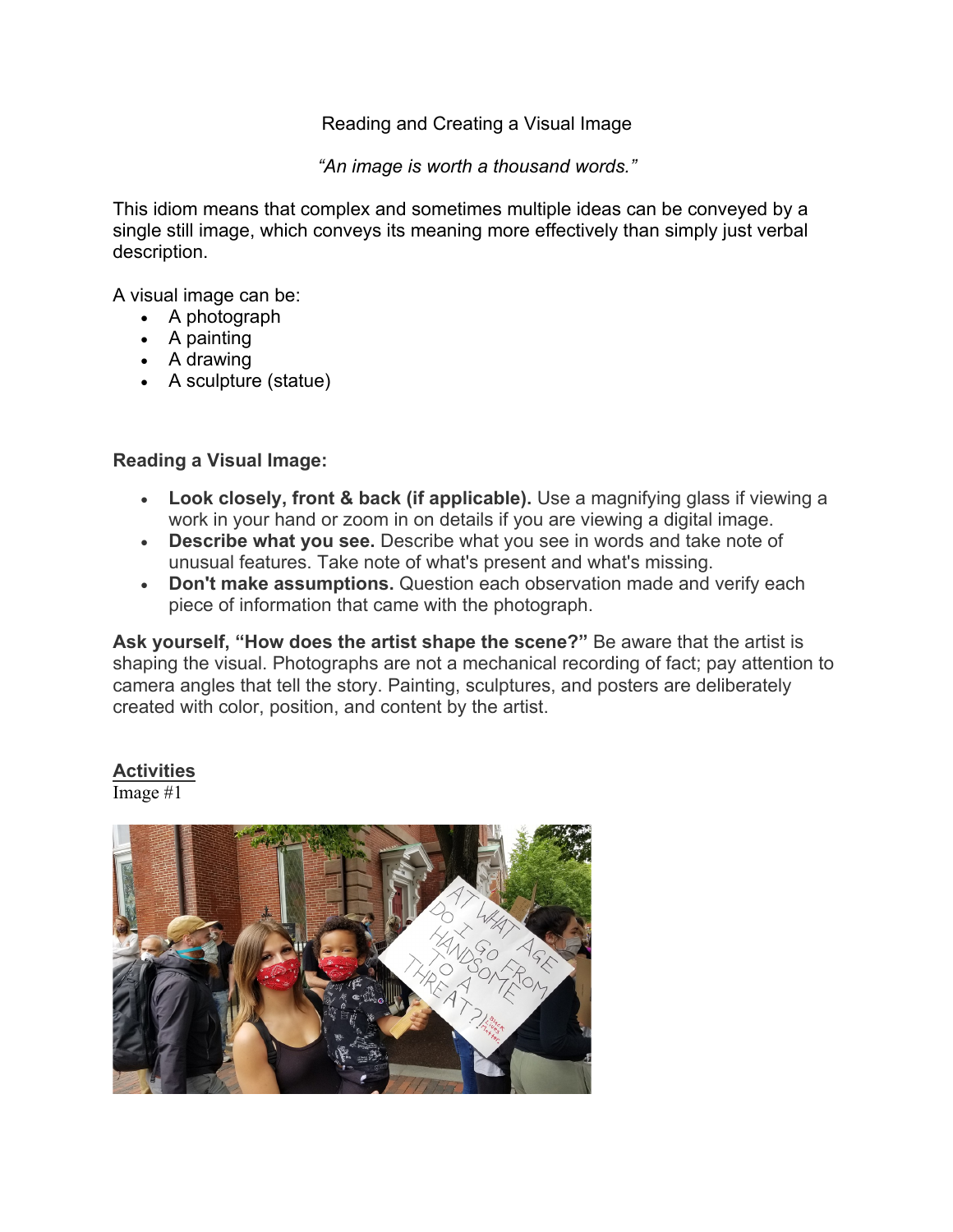#### "Black Lives Matter Mother and Child" by Don Schwartz is in the Public Domain, CC0

<a href="https://pixabay.com/photos/black-lives-matter-blm-black-youth-5274439/" target="\_blank">"Black Lives Matter Mother and Child"</a> by <a href="https://pixabay.com/users/don2845-2628133/" target="\_blank">Don Schwartz</a> is in the <a href="http://creativecommons.org/publicdomain/zero/1.0/" target=" blank">Public Domain, CC0</a>

Scan the Photo:

- What do you notice first?
- What type of photo is it? (Portrait, landscape, posed, candid, group, individual, family, panoramic, action, other.)
- Is there a caption?
- What do you notice about the people?
- What do you notice about the people in the background?
- Describe any objects that you notice.
- Explain what is happening in this photograph.
- Describe the location, setting, time, time period.
- What is the mood created by this image?
- What was happening at the time this photo was taken?
- Who is the intended audience?
- What can you infer about the purpose of this photo?

Image #2



"Want Action? Join U.S. Marine Corps" by James Montgomery Flagg, U.S. National Archives and Records Administration is in the Public Domain, CC0

<a href="https://picryl.com/media/want-action-join-us-marine-corps-nara-513532-7d498b" target="\_blank">"Want Action Join U.S. Marine Corps"</a> by <a>James Montgomery Flagg</a>, <a href="https://www.archives.gov/" target="\_blank">U.S. National Archives and Records Administration</a> is in the <a href="http://creativecommons.org/publicdomain/zero/1.0/" target="\_blank">Public Domain, CC0</a>